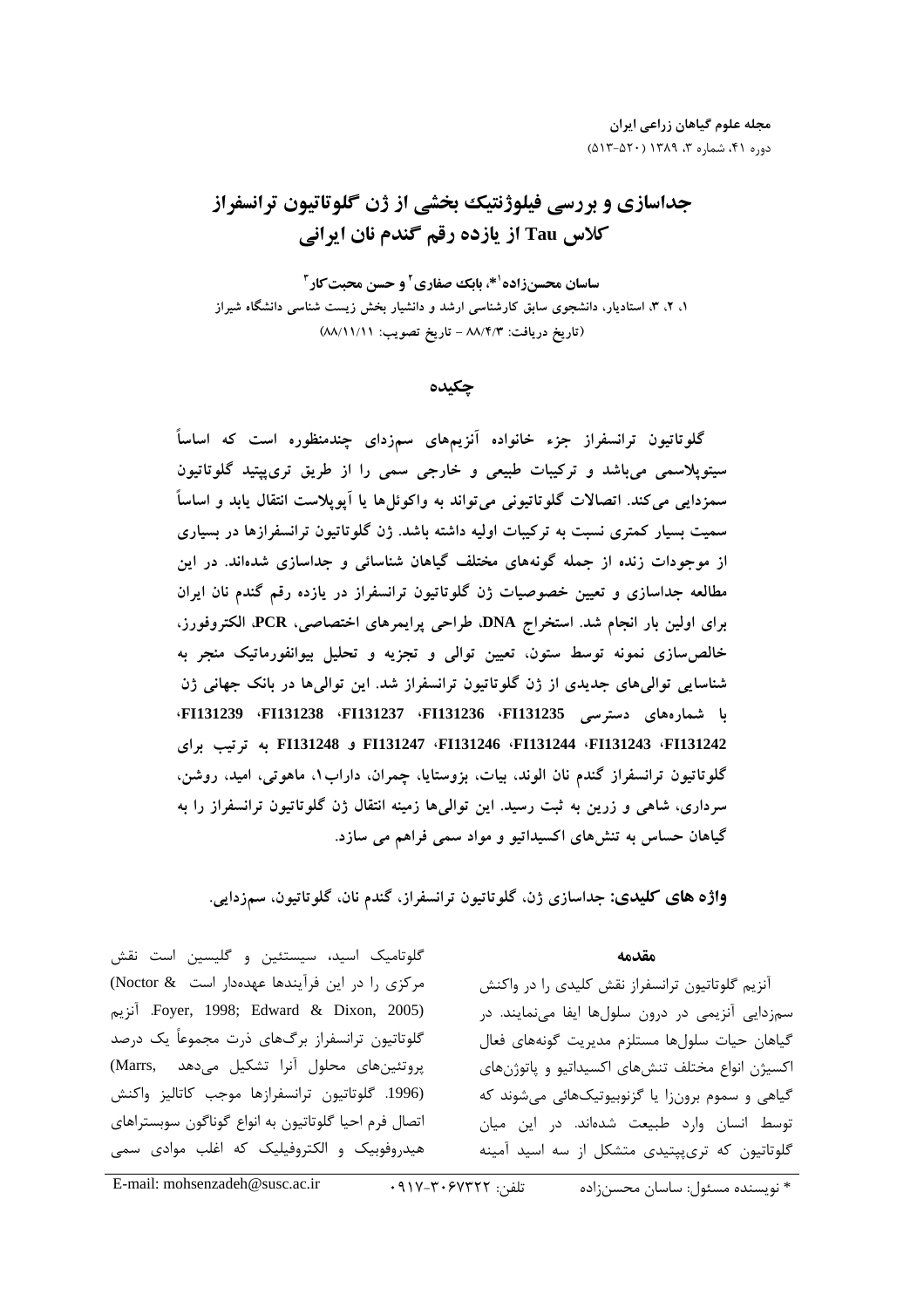هستند می گردند. پس از انجام واکنش اتصال، محصول فرآيند يا به داخل واكوئل انتقال يافته تا در آنجا از دسترس سلول به دور باشد و یا به محیط بیرون سلولی ترشح می گردد ,Dixon et al., 1998; Cho & Kong)  $.2007)$ 

گلوتاتیون ترانسفراز در بسیاری از انواع موجودات زنده از جمله باكترىها، قارچها، انگلها، مخمرها، حشرات، پستانداران و گیاهان عالی دیده میشود (Droog, 1997). گلوتاتیون ترانسفراز در تمامی مراحل تکوینی گیاهان دیده شده و در همه بافتهای گیاهی وجود دارد (McGonigle et al., 2000). ژن گلوتاتيون ترانسفراز گیاهی در رابطه با نقش شان در فرآیند سمزدایی علفکشها نیز مورد مطالعه قرار گرفتهاند. در واكنش هاى سمزدايى علف كش ها اين آنزيم همراه با گلایکوزیل ترانسفرازها آنزیمهای اصلی سمزدایی را تشکیل میدهند. از آنجا که گلوتاتیون ترانسفرازها قابلیت شناسایی سوبستراهای گوناگونی را دارند، گیاهان نسبت به دامنه وسیعی از علفکش ها مقاومت نشان می دهند. علاوه بر این بسیاری از گلوتاتیون ترانسفرازها به هورمونهای گیاهی نظیر اکسین و سیتوکینین، و نیز به آلودگیهای پاتوژنها پاسخ میدهند. علاوه براین برخی از ایزوفرمهای گلوتاتیون ترانسفراز قابلیت اتصال به برخی لیگاندها و در نتیجه انتقال داخل سلولی برخی تركيبات را دارا هستند (Listowski et al., 1988). بعضی از گلوتاتیون ترانسفرازهای ویژه به آنتوسیانینها متصل شده و موجب حبس این مواد در داخل واکوئلها میگردند. این آنتوسیانینها سوبستراهای غیرآنزیمی گلوتاتیون ترانسفراز بوده و با گلوتاتیون اتصالی برقرار نمیکنند. به چنین گلوتاتیون ترانسفرازهایی اصطلاحاً لیگاندین و به سوبستراهای آنها «لیگاندهای غير سوبسترايي» اطلاق مي شود (Mueller et al., 2000).

اکثر گونههای گیاهی دهها ژن گلوتاتیون ترانسفراز در کلاسهای مختلف دارند. با توجه به شباهت توالی آمینو اسیدها، سازماندهی ژنی، زیر واحدهای فعال در جايگاه فعال أنزيم و خصوصيات بيوشيميايي و ايمونولوژيكى تاكنون ٨ كلاس گلوتاتيون ترانسفراز در پستانداران شناسایی شدهاند که عبارتند از: Alpha، Omega Zeta Sigma Theta Pi Mu ونوع

میتوکندریایی Kappa. گلوتاتیون ترانسفرازها در گیاهان یس از کشف و مشاهده این آنزیمها در پستانداران یافت شدند. وجود چنین خانواده پروتئینی از آنزیمها در گیاهان نخستین بار در سال ۱۹۷۰ قطعی شد یعنی زمانی که مشاهده شد گلوتاتیون ترانسفراز موجود در ذرت موجب اتصال كلرو- اس- تريازين آترازين به گلوتاتیون می شوند که این خود عاملی برای محافظت گیاه در برابر آسیبهای ناشی از این علفکش بود : آن (Frear & Swanson, 1970; Board et al., 1997). از آن زمان تا کنون عملکردهای متعددی برای این دسته از آنزیمها در گیاهان معرفی شده است. مطالعات فیلوژنتیکی نشان دادهاند که گلوتاتیون ترانسفرازهای محلول از یک ژن پیشساز اولیه منشأ گرفتهاند، با این وجود شباهت بين توالى آمينو اسيدهاى كلاس هاى مختلف معمولاً كمتر از ۲۵ درصد است ..Dixon et al (2002. گلوتاتيون ترانسفرازها پروتئينهايي محلول عموماً با وزن ملكولي تقريبي ۵۰ كيلو دالتون هستند كه از دو زیرواحد ۲۷–۲۵ کیلو دالتونی تشکیل شدهاند. این آنزیمها ممکن است به صورت همودایمر یا هترودایمر باشند که نوع هترودايمر آنها محدود به زير واحدهاى متعلق به یک کلاس میشود (Armstrong, 1997). کلاس های Tau و Phi اختصاصی گیاهان بوده و در مقایسه با سایر کلاسهای گلوتاتیون ترانسفراز از بیشترین فراوانی در ژنوم گیاهان برخوردارند. این دو کلاس از گلوتاتیون ترانسفرازها موجب اتصال طیف گسترده ای از مواد گزنوبیوتیک' به تری پیتید گلوتاتیون شده و از این رو تاثیر به سزایی در میزان و نوع اثر مواد گزنوبیوتیک بر انواع مختلف گیاهان زراعی و مرتعی اعمال مینمایند. کومینز و همکارانش در سال ۲۰۰۳ موفق شدند یک دسته از گلوتاتیون ترانسفراز کلاس Phi گندم را که در ياسخ به تركيب علفكش و علفكش-ايمن كننده بيان می شدند جدا نموده و کلون نمایند ..Cummins et al (2003. همچنین ژانگ و ریچرز در سال ۲۰۰۴ با استفاده از روشهای پروتئومیک جهت شناسایی پروتئينهاي القا شده توسط علفكش فلوكسوفينم در كلئويتيل گياه Triticum tauschii موفق به شناسايي

1. Xenobiotic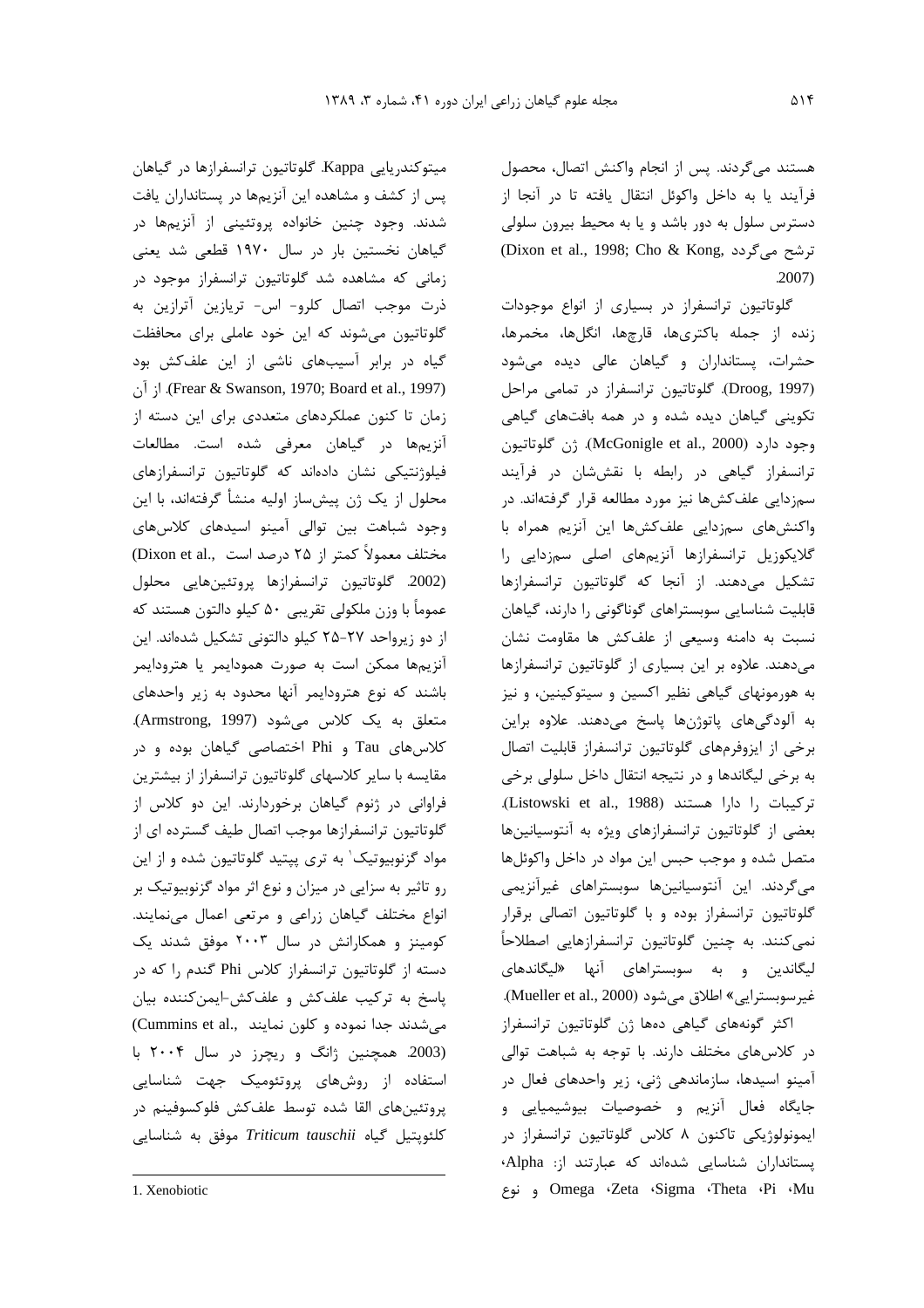۱۵ پروتئین گلوتاتیون ترانسفراز شدند که متعلق به سه كلاس Tau (٨ عدد)، Phi (۶ عدد) و Lambda (١ عدد) بودند (Zhang & Riechers, 2004).

رواکس و همکارانش در سال ۱۹۹۷ نشان دادند که گیاهچههای تنباکویی که گلوتاتیون ترانسفراز کلاس Tau با بیان مضاعف دارند در مقایسه با گیاهچههای وحشی، در برابر تنشهای سرما و اکسیداتیو مقاومت بیشتری از خود نشان دادند (Roxas et al., 1997). پنج گلوتاتیون ترانسفراز کلاس Tau در گیاه گوجهفرنگی شناسایی شدهاند که در صورت بیان شدن در مخمر موجب مقاومت مخمر در برابر تنشهای اکسیداتیو مي گردند (Kampranis et al., 2000). در پژوهشي ديگر که توسط مونز و همکارانش در سال ۲۰۰۳ صورت گرفت نشان داده شد که دو گلوتاتیون ترانسفراز کلاس Tau در پاسخ گیاه برنج در برابر تنش های اکسیداتیو دخالت دارند (Moons, 2003). در این پژوهش از یازده رقم گندم ایرانی یا کشت شونده در مناطق مختلف ایران برای اولین بار ژن گلوتاتیون ترانسفراز کلاس Tau جداسازی و بررسی فیلوژنتیک گردید.

### مواد و روشها

گندمهای نان الوند، بیات، بزوستایا، چمران، داراب۱، ماهوتی، امید، روشن، سرداری، شاهی و زرین به منظور دستیابی به ژرم پلاسم خالص از بانک ژن گیاهی ایران واقع در كرج تهيه شد. پس از قرار دادن بذرها در محلول ۰۵٪ هییوکلرید سدیم به مدت ۱۰ دقیقه جهت ضد عفونی، هر نمونه گندم در گلدانهای مجزا کشت داده شد. نمونهها در اتاقک کشت با شرایط طول روز ۱۶ ساعت، طول شب ٨ ساعت، دمای روز ٢٢ درجه سانتیگراد، دمای شب ۱۵ درجه سانتیگراد، رطوبت ۶۰ درصد قرار داده شدند. گیاهچههای ۱۴ روزه توسط ازت مایع فریز و در دمای ٢٠- درجه سانتیگراد نگهداری شدند. استخراج DNA از ۲۰۰ میلیگرم نمونه با روش CTAB تغییر یافته انجام شد (٢٢). به منظور طراحی پرایمر سایر توالیهای بدست آمده و ثبت شده در بانک ژن همآرائی گردید و بر اساس توالیهای مشترک توسط نرم افزار اوليگو، آغازگرهاي زير طراحي گرديد: 5´-AAGGGCCTGAGCTACGAG-3´ به عنوان

آغازگر پیشرو و 3´-TGCTGGCGGCTCACTTG 5 به عنوان آغازگر برگشتی

 $\sim 10X$  PCR بافر PCR ۲۰ بافر 10X PCR به میزان به مقدار ۱/۵ میلی مولار، INTP به میزان ANTP به میزان ۲۰۰ میلی مولار، آغازگر پیشرو و برگشتی هر کدام ۰/۶μl، آب دو بار تقطیربه میزان ۱۴/۶μl، آنزیم دیان آ يلي مراز به مقدار ١ واحد آنزيمي و الگوى DNA به میزان ۵۰ نانوگرم مورد استفاده قرار گرفت. این مواد از شركت سينا ژن تهيه گرديد. واكنش PCR با يک مرحله آغازین واسرشت در دمای ۹۴ سانتیگراد و مدت ۵ دقیقه شروع شد. پس از آن ۳۵ چرخه تکثیری شامل سه مرحله متوالی ۹۴ درجه سانتیگراد به مدت یک دقیقه، ۵۲ درجه سانتیگراد به مدت یک دقیقه و ۷۲ درجه سانتیگراد به مدت یک دقیقه انجام شد. در مرحله آخر یک مرحله ۱۰ دقیقه در دمای ۷۲ درجه برای امتداد و اتمام همانندسازی تمام رشتهها در نظر گرفته شد. در پایان برای بررسی صحت کار، محصول PCR بر روی ژل آگارز ۱ درصد الکتروفورز شد. قابل ذکر است که در این پژوهش ژن گلوتاتیون ترانسفراز از منبع ژنومی استخراج شد. محصول PCR پس از خالص سازی توسط ستون كيت خالص سازى محصول PCR توسط شركت MWG آلمان در جهت پیشرو تعیین توالی شد.

جستجو و آناليز خصوصيات يک ژن، امروزه از طريق توالی در دسترس آن انجام میشود. نرمافزارهای مختلفی برای آنالیز ویژگیهای متعددی از ژنها و یروتئینها در پایگاههای اطلاعاتی قابل استفاده هستند. در این پژوهش توالیهای بدست آمده از DNA توسط نرم افزا, های CDD ‹SMART ‹PROSITE ‹ProDom› Pfam ‹BLOCKS ‹CDART وBLAST أناليز گرديد. از سوی دیگر، برای ترجمه توالیهای مورد نظر از نرمافزار Transeq استفاده شد. به کمک نرمافزار CLC Sequence viewer نیز شجره نامههایی به روش Neighbor Joining (Saitou & Nei, 1987) وبر اساس شباهتها و تفاوتهای موجود در توالی نوکلئوتیدی و پروتئینی ژنهای یافت شده و توالیهای گونههای مختلف گیاهی موجود در بانک جهانی ژن تهیه گردید. همچنین برای همآرائي توالي ها از الكوريتم Thompson et .ClustalW) (1994 al., 1994) BioEdit موجود در نرمافزار Hall, 1999)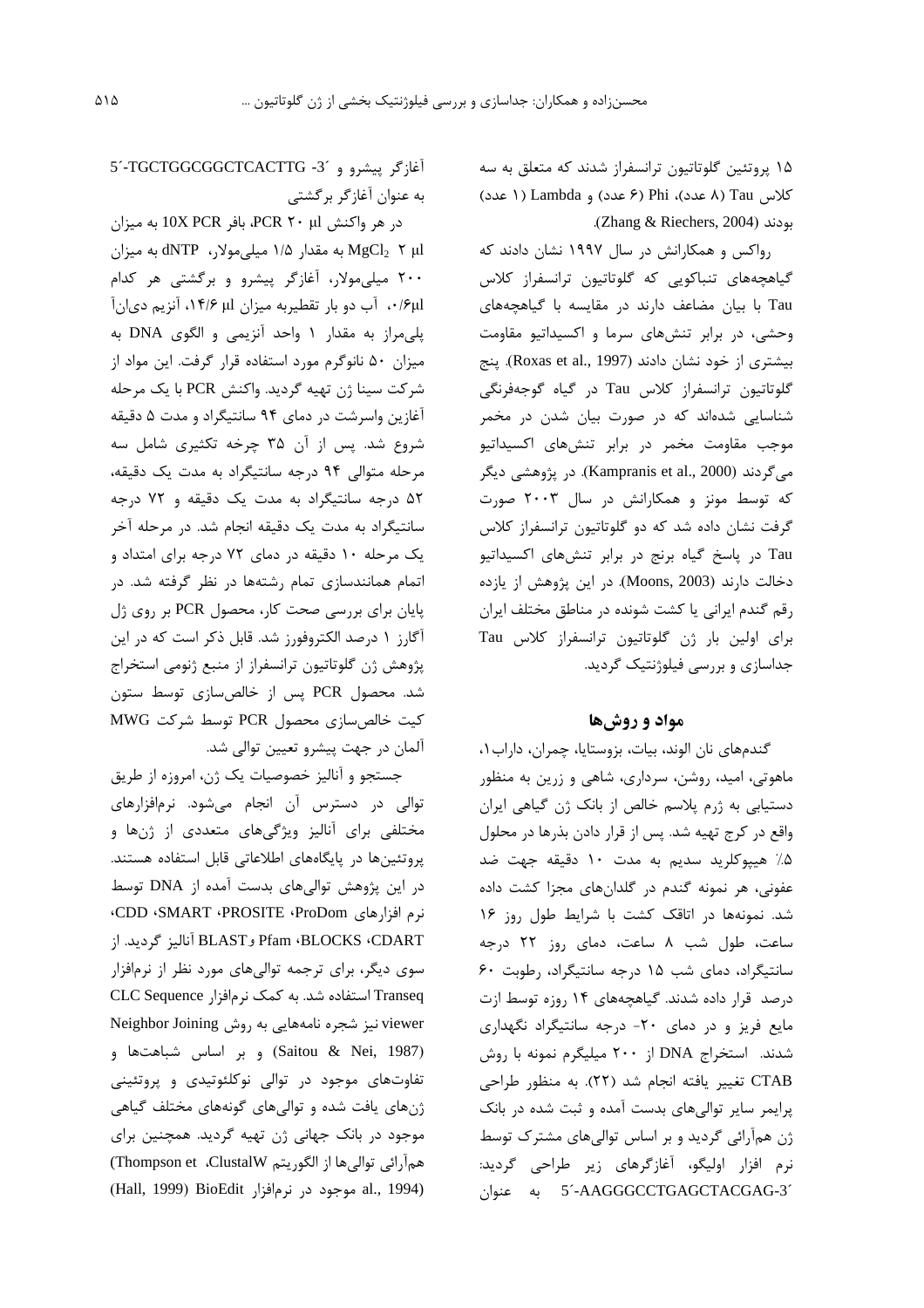استفاده شد.

#### نتايج و بحث

پس از انجام واكنش PCR باندهايي در حدود ۶۰۰bp برای نمونههای گندم در الکتروفورز با ژل آگارز

١ درصد به دست آمد که در شکل ١ مشاهده می گردد. نمونههای محصول PCR پس از تعیین توالی در بانک جهانی ژن NCBI با شمارههای دسترسی مشخص به ثبت رسید که در جدول ۱ به همراه طول قطعات تعیین توالی شده آورده شده است.



شکل ۱- ژل الکتروفورز محصول پی سی آر یازده رقم گندم. نمونهها از شماره ۱ تا ۱۲ به ترتیب عبارتند از گندمهای زرین، الوند، بیات، داراب، شاهی، سرداری، امید، چمران، روشن، ماهوتی، بزوستایا و مارکر ۱۰۰ bp.

جدول ١- شماره دسترسي در بانک جهاني ژن NCBI و طول توالی های بدست آمده از ژن گلوتاتیون ترنسفراز کلاس Tau ا, قام گندم

| , قم گندم | طول قطعه | شماره دسترسی در بانک ژن |
|-----------|----------|-------------------------|
| الوند     | 655      | FI131235                |
| امىد      | 640      | FI131243                |
| ىيات      | 640      | FI131236                |
| بزوستايا  | 456      | FI131237                |
| چمران     | 456      | FI131238                |
| روشن      | 550      | FI131244                |
| زرين      | 643      | FI131248                |
| دا, اب    | 636      | FI131239                |
| سر دار ی  | 628      | FI131246                |
| شاهى      | 592      | FI131247                |
| ماھوتے    | 645      | FI131242                |

توالی های بدست آمده همان ژن گلوتاتیون ترانسفراز کلاس Tau بود و برای تائید تجزیه و تحلیل

بیوانفورماتیک در مورد آنها انجام شد. جدول ۲ و شکل ۲ تأیید نواحی انتهای N و انتهای C ترجمه توالیها به يروتئين گلوتاتيون ترانسفراز گندم الوند را به عنوان نمونه، توسط برخی از بانکهای اطلاعاتی نشان C میدهند. بر این اساس نواحی انتهای N و انتهای ترجمه توالی ها متعلق به پروتئین گلوتاتیون ترانسفراز است.

|  |  |  | جدول ۲- تأييد نواحي ژنهاي GST توسط بانک اطلاعاتي |  |
|--|--|--|--------------------------------------------------|--|
|--|--|--|--------------------------------------------------|--|

|          |               | ProDom             |       |         |
|----------|---------------|--------------------|-------|---------|
| Position | ProDom Domain | Gene <sup>a</sup>  | Score | E value |
| 19-70    | PDA0K044      | Bronze-2           | 129   | $4e-07$ |
| $20-60$  | PD002744      | G <sub>st</sub> T1 | 206   | $4e-16$ |
| $20-60$  | PD085544      | Bronze-2           | 138   | $3e-08$ |
| 61-109   | PD599945      | Gst TSI-1          | 177   | $1e-12$ |
| 137-184  | PD337149      | Bronze-2           | 219   | $2e-17$ |

a- ژنهای Bronze-2 و Gst TSI-1 هر دو GST کلاس Tau و به ترتیب متعلق به گیاهان Zea mays و Aegilops tauschii می باشند.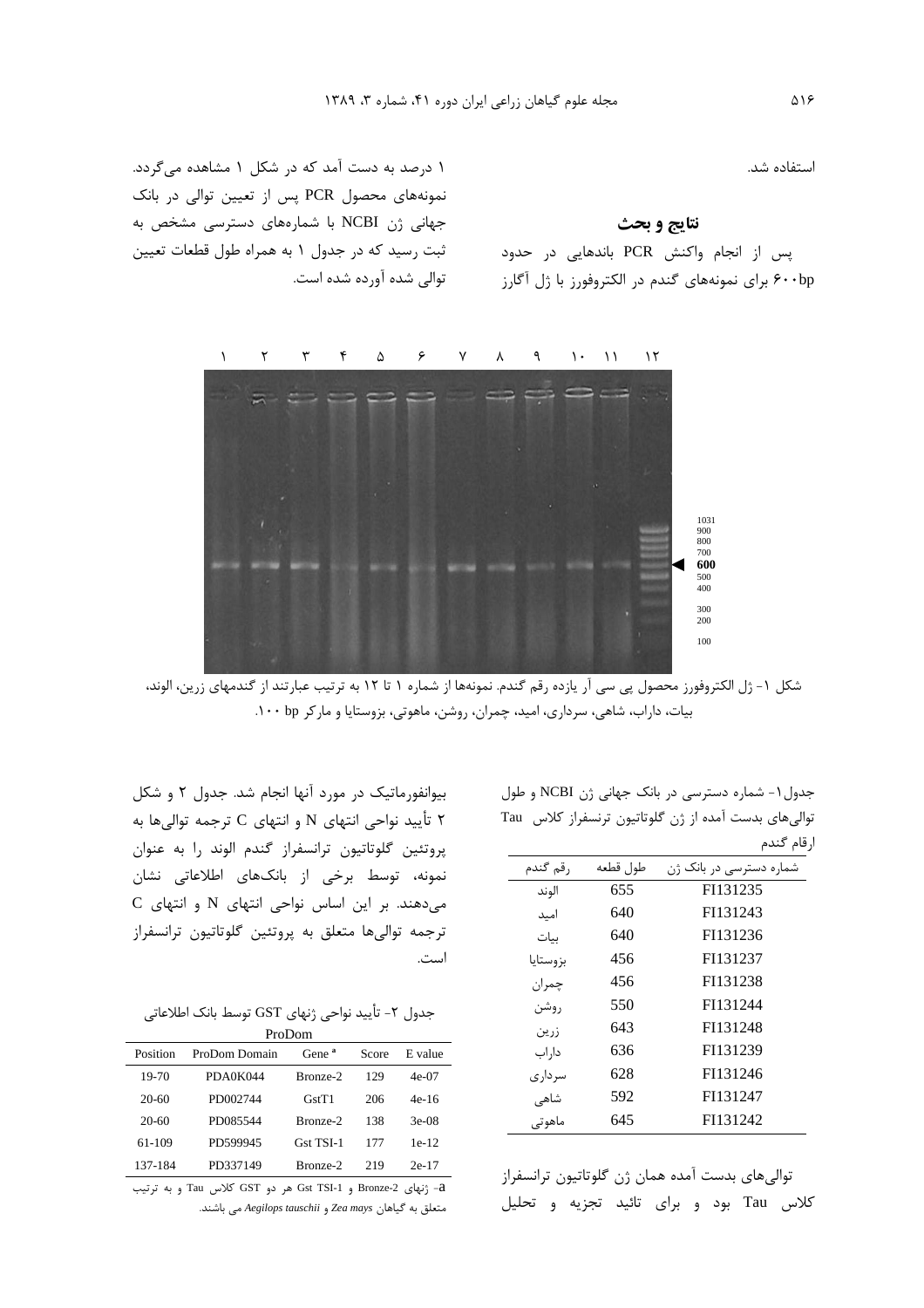| USERSE01     |                                                                                                                                                        | の項目は             | (184 aa) |  | <b>PROSITE</b> |
|--------------|--------------------------------------------------------------------------------------------------------------------------------------------------------|------------------|----------|--|----------------|
|              | PS50404 GST NTER Soluble glutathione S-transferase N-terminal domain profile :                                                                         |                  |          |  |                |
| $1 - 45$ :   | -------------------------------------ELKSEAllgvnPGHKKIPVL<br>IHNGAPGCESMIILQYIDEVFAGTG                                                                 | score = $12.182$ |          |  |                |
|              | PS50405 GST CTER Soluble glutathione S-transferase C-terminal domain profile :                                                                         |                  |          |  |                |
| $52 - 184$ : | DPYERAIARFWMAYVDDKLVAPWRQWLRG---KTEEEKSEGKKQAFAAVEILEGALRECS<br>KggGFFGGDGVGLVDVALGGVLSWMKVtevlsgDKIFEAAKTPLLAAWVERFIELDAATA<br>ALPDvgrllefaKarE ----- | $score = 18.761$ |          |  |                |

شكل ٢- تأييد نواحي انتهاى N و انتهاى C توسط بانك اطلاعاتي PROSITE

مے،دهد که تمامی توالی ها از گلوتاتیون ترانسفراز کلاس Tau میباشند. گیاه گندم دارای ۸ نوع گلوتاتیون ترانسفراز کلاس Tau است که توالی های به دست آمده شباهت زيادى ,ا به توالى cDNA مربوط به TaGstU4 با شماره دسترسی AF004358 و توالی cDNA مربوط به TaGst28E4 با شماره دسترسی AF479764 نشان می دهند که در نتیجه جستجوی BLAST شکل ۳ و درخت فيلوژنتيکي شکل ۵ ديده مي شود. به علاوه توالی های یازده رقم گندم شباهت زیادی با توالی گلوتاتیون ترانسفراز به دست آمده برای گیاه خارشتر دا, د (شکل ۵).

مقایسه توالی های به دست آمده با توالی های موجود در بانک ژن نشان داد که توالیهای به دست آمده شباهت ۹۰ درصدی را با سایر گلوتاتیون ترانسفرازهای کلاس Tau دارد. از آنجا که ژن های گلوتاتیون ترانسفراز کلاس Tau دارای یک اینترون در نواحی کاملاً حفظ شدہ مے<sub>،</sub> باشند مے،توان با استفادہ از نتایج حاصل از Blast قسمت اینترونی مورد نظر ۱٫ که برای قطعات یافت شده ۹۹ نوکلئوتید بود، شناسایی نمود و با حذف قسمت مذکور به توالی cDNA ژن مربوطه دست یافت (شکل ۳ و ۴). مقایسه توالی های به دست آمده با انواع كلاسهاى مختلف گلوتاتيون ترانسفراز در گياهان نشان

Distribution of 13 Blast Hits on the Query Sequence



Legend for links to other resources: U UniGene E GEO G Gene E Structure E Map Viewer

## Sequences producing significant alignments:<br>(Click headers to sort columns)

| Accession  | Description                                                            | <b>Max</b><br>score | <b>Total</b><br>score | Ouery<br>coverage | value    | Max<br>ident |
|------------|------------------------------------------------------------------------|---------------------|-----------------------|-------------------|----------|--------------|
| AY013753.1 | Aegilops tauschii glutathione-S-transferase 2 and glutathione S-transf | 1061                | 1914                  | 98%               | 0.0      | 96%          |
| EF044232.1 | Triticum monococcum glutathione S-transferase 1 gene, complete cds     | 784                 | 784                   | 97%               | 0.0.     | 88%          |
| AF004358.1 | Aegilops tauschii glutathione S-transferase TSI-1 mRNA, complete cds   | 573                 | 899                   | 83%               | $3e-160$ | 96%          |
| AF479764.1 | Triticum aestivum glutathione-S-transferase 28e45 mRNA, complete o     | 534                 | 805                   | 82%               | 2e-148   | 94%          |
| DQ245106.1 | Zea mays clone 13075 mRNA sequence                                     | 529                 | 844                   | 82%               | $7e-147$ | 95%          |
| BT009562.1 | Triticum aestivum clone wre1n.pk0006.a5:fis, full insert mRNA sequend  | 499                 | 499                   | 53%               | 6e-138   | 92%          |
| DO245358.  | Zea mays clone 14725 mRNA sequence                                     | 429                 | 739                   | 82%               | 8e-117   | 95%          |

شکل ۳- نتیجه Blast توالی ژن گلوتاتیون ترانسفراز گندم الوند به عنوان نمونه در بانک ژن NCBI همچنان که در شکل مشخص است دو توالی نخست مربوط به توالیهای ژنومی و توالیهای بعدی مربوط به توالی cDNA ژن گلوتاتیون ترانسفراز کلاس Tau در گیاهان مختلف است.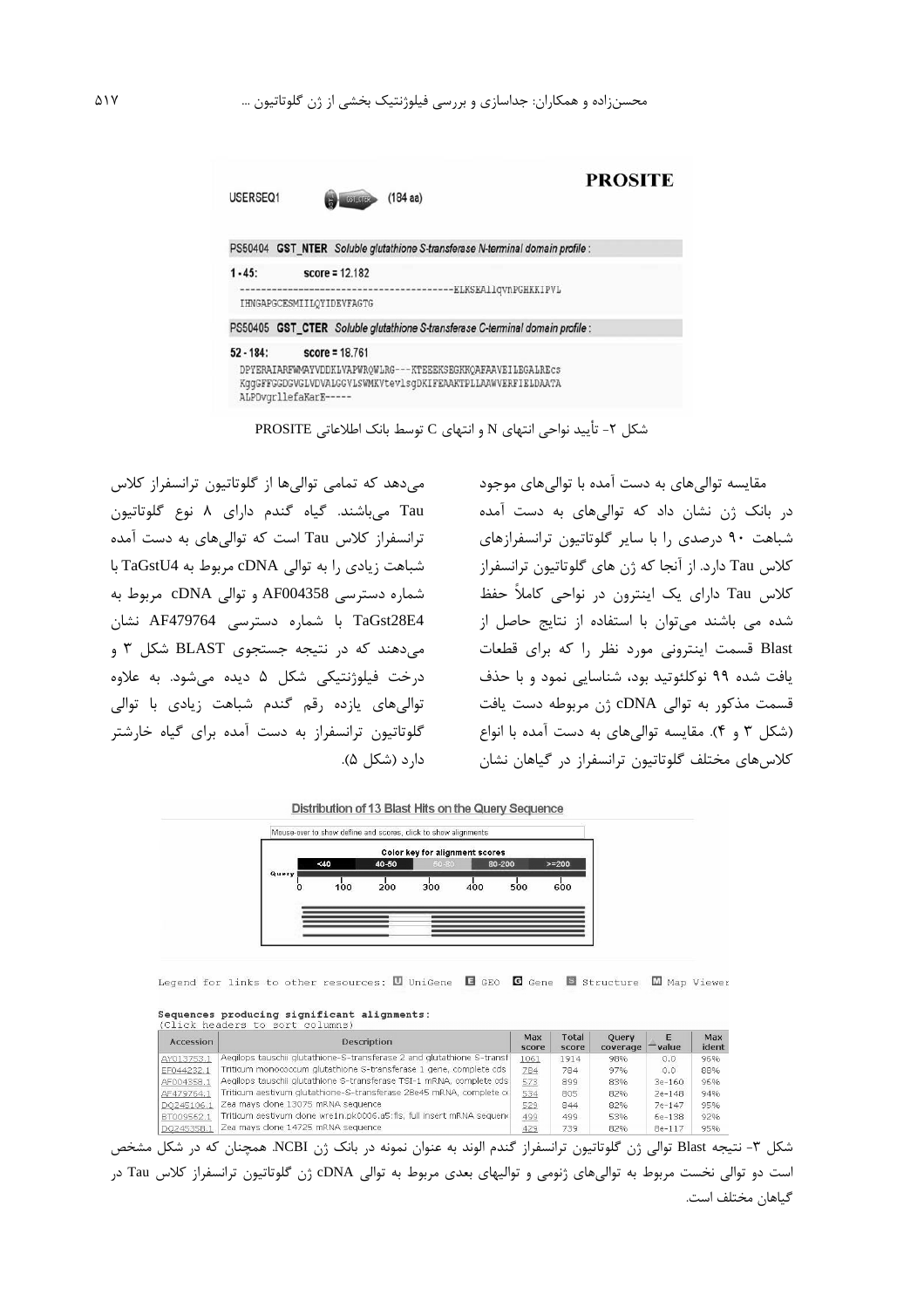|                    | received and contract welcome to check the location to check to contract to contract<br>10<br>20<br>30<br>40<br>50<br>60<br>70<br>80<br>90                                                                     |
|--------------------|----------------------------------------------------------------------------------------------------------------------------------------------------------------------------------------------------------------|
| Omid               | ------- ---GGGAGCC TCTCCTCA-G TCCACC-CGG GGCACAAGAA GATACCCGTG CTCATCCACA ACGGAGCCCC GGGCTGCGAG                                                                                                                |
| Alvand             | CGGAGCTAAA AAAGTGAGCT CCTCCTCAAG TCCACC-CGG GGCACAAGAA GATACCCGTG CTCATCCACA ACGGAGCCCC GGGCTGCGAG                                                                                                             |
| Zarrin<br>Bayat    | --------- A AAAGTGAGCT TCTCCTCA-G TCCACC-CGG TGCACAAGAA GATACCCGTG CTCATCCACA ACGGAGCCCC GGGCTGCGAG<br>---------- ---GTGAGCT TCTCCTCA-G TCCACC-CGG TGCACAAGAA GATACCCGTG CTCATCCACA ACGGAGCCCC GGGCTGCGAG      |
| Besostaya          | ---G ATAGTGAGGT AGCCCTCAAG TTTAACGCGG GGCACAAGAA AATACCCGTG CTCATCCACA ACGAAGCCCC GGGCTGCGAG                                                                                                                   |
| Roushan            | -- ---------- --------- --------GG GGCACAAGAA GATACCCGTG CTCATCCACA ACGGAGCCCC GGGCTGCGAG                                                                                                                      |
| Mahouti            | ---- AAAGTGAGCC TCTCGTAA-G TTCACG-CGG GGCCCAAGAA TATACCCGTG CTCACCCACA -CGGAGCCCC GGGCTGCGAG                                                                                                                   |
| Chamran<br>Darab   | ----- -- AGTGAGCC TCTCGTCAGT T--GACCCGG GGCACAAGAA TATACCCGTG CTCATCCACA ACGGAGCCCC GGGCTGCGAG<br>--GAGCT TCTCCTCA-G TCCACC-CGG TGCACAAGAA GATACCCGTG CTCATCCACA ACGGAGCCCC GGGCTGCGAG                         |
| Shahi              | -----<br>--------- ------GG GGCACAAGAA TATACCCGTG CTC-CCCACA ACGGAGCCCC GGGCTGCGAG                                                                                                                             |
| Sardari            | ---- --- GAGAGCC TCCAGTAAGT TCTGAGGGGG GCCACAAAAA TATATCGGTG CTCATCCACA ATGGCGCCGC GGGCTGCGAG                                                                                                                  |
| Alhagi             | -------- AGAGTGAGCT TCTCCTCA-G TCCACC-CGG TGCA-AAGAA GATACCCGTG CTCATCCACA ACGGCGCCCC GGGCTGCGAG                                                                                                               |
|                    | colord motivel weber leaders leaderst colord activity motival sediest                                                                                                                                          |
|                    | 100<br>110<br>120<br>130<br>140<br>150<br>160<br>170<br>180                                                                                                                                                    |
| Omid               | TCCATGATCA TTCTGCAGTA CATCGACGAA GTGTTCGCCG GCACCGGCCC GTCCCTTCTT CCAGCGGACC CCTACGAGCG CGCCATTGCT                                                                                                             |
| Alvand             | TCCATGATCA TTCTGCAGTA CATCGACGAA GTGTTCGCCG GCACCGGCCC GTCCCTTCTT CCAGCGGACC CCTACGAGCG CGCCATTGCT                                                                                                             |
| Zarrin<br>Bayat    | TCCATGATCA TTCTGCAGTA CATCGACGAA GTGTTCGCCG GCACCGGCCC GTCCCTTCTT CCAGCGGACC CCTACGAGCG CGCCATTGCT<br>TCCATGATCA TTCTGCAGTA CATCGACGAA GTGTTCGCCG GCACCGGCCC GTCCCTTCTT CCAGCGGACC CCTACGAGCG CGCCATTGCT       |
| Besostaya          | TCCATGATCA TTCTGCAGTA CATCGACGAA GTGTTCGCCG GCACCGGCCC GTCCCTTCTT CCAGCGGACC CCTACGAGCG CGCCATTGCT                                                                                                             |
| Roushan            | TCCATGATCA ATCTGCAGTA CATCGACGAA GTGTTCGCCG GCACCGGCCC GTCCCTTCTA CCAGCGGACC CCTACGAGCG CGCCATTGCT                                                                                                             |
| Mahouti            | TCCATGATCA TTCTGCAGTA CATCGACGAA GTGTTCGCCG GCACCGGCCC GTCCCTTCTC CCAGCGGACC CCTACGAGCG CGCCATTGCT                                                                                                             |
| Chamran            | TECATGATEA TTETGEAGTA CATEGACGAA GTGTTEGEEG GEACEGGEEE GTEECTTETG EEAGEGGAEE ECTAEGAGEG EGEEATTGET<br>TCCATGATCA TTCTGCAGTA CATCGACGAA GTGTTCGCCG GCACCGGCCC GTCCCTTCTC CCAGCGGACC CCTACGAGCG CGCCATTGCT       |
| Darab<br>Shahi     | TCCATGATCA TTCTGCAGTA CATCGACGAA GTGTTCGCCA GCACCGGCCC GTCCCTTCTT CCAGCGGACC CCTACGAGCG CGCCATTGCT                                                                                                             |
| Sardari            | TCCATGATCA TTCTGCAGTA CATCGACGAA GTGTTCGCCA GCACCGGCCC GTCCCTTCTC CCAGCGGACC CCTACGAGCG CGCCATTGCT                                                                                                             |
| Alhagi             | TCCATGATCA TTCTGCAGTA CATCGACGAA GTGTTCGCCA GCACCGGCCC GTCCCTTCTA CCAGCGGACC CCTACGAGCG CGCCATTGCT                                                                                                             |
|                    |                                                                                                                                                                                                                |
|                    | المتطيب المواميد المتطيبية المتطيعة المتطيبية المتطوعة المتطيعة المتطاعية المتطيبية<br>210<br>220<br>230<br>240<br>250<br>260<br>270<br>190<br>200                                                             |
| Omid               | CGCTTCTGGA TGGCCTACGT TGACGACAAG GTTTAAATTA TCTTCACTTA CTTGAACTAC TTGTCTCCGT TCCTTTAATT TTAGATATCC                                                                                                             |
| Alvand             | CGCTTCTGGA TGGCTTACGT TGACGACAAG GTTTAAATTA TCTTCACTTA CTTGAACTAC TTGTCTCCGT TCCTTTATTT TTAGATATCC                                                                                                             |
| Zarrin             | CGCTTCTGGA TGGCCTACGT TGACGACAAG GTTTAAATTA TCTTCACTTA CTTGAACTAC TTGTCTCCGT TCCTTTATTT TTAGATATCC                                                                                                             |
| Bayat<br>Besostaya | CGCTTCTGGA TGGCTTACGT TGACGACAAG GTTTAAATTA TCTTCACTTA CTTGAACTAC TTGTCTCCGT TCCTTTATTT TTAGATATCC<br>CGCTTCTGGA TGGCTTACGT TGACGACAAG GTTTAAATTA TCTTCACTTA CTTGAACTAC TTGTCTCCGT TCCTTTATTT TTAGATATCC       |
| Roushan            | CGCTTCTGGA TGGCTTACGT TGACGACAAG GTTTAAATTA TCTTCACTTA CTTGAACTAC TTGTCTCCGT TCCTTTATTT TTAGATATCC                                                                                                             |
| Mahouti            | CGCTTCTGGA TGGCTTACGT TGACGACAAG GTTTAAATTA TCTTCACTTA CTTGAACTAC TTGTCTCCGT TCCTTTATTT TTAGATATCC                                                                                                             |
| Chamran            | CGCTTCTGGA TGGCTTACGT TGACGACAAG GTTTAAATTA TCTTCACTTA CTTGAACTAC TTGTCTCCGT TCCTTTATTT TTAGATATCC                                                                                                             |
| Darab              | CGCTTCTGGA TGGCTTACGT TGACGACAAG<br>GTTTAAATTA TCTTCACTTA CTTGAACTAC TTGTCTCCGT TCCTTTATTT TTAGATATCC                                                                                                          |
| Shahi<br>Sardari   | CGCTTCTGGA TGGCTTACGT TGACGACAAG<br>GTTTAAATTA TCTTCACTTA CTTGAACTAC TTGTCTCCGT TCCTTTATTT TTAGATATCC<br>CGCTTCTGGA TGGCTTACGT TGACGACAAG<br>GTTTAAATTA TCTTCACTTA CTTGAACTAC TTGTCTCCGT TCCTTTATTT TTAGATATCC |
| Alhagi             | CGCTTCTGGG TGGCTTACGT TGACGACAAG GTTTAAATTA TCTTCAATTA CTTGAACTAC TTGTCTCCGT TCCTTTATTT TTAGATATCC                                                                                                             |
|                    |                                                                                                                                                                                                                |
|                    | coduct colord galaxi colord colord celect colord colord colord colord                                                                                                                                          |
|                    | 300<br>320<br>360<br>280<br>290<br>310<br>330<br>340<br>350                                                                                                                                                    |
| Omid               | AGCGAGCATC TTTGACCATT ATTTTTCTCT GTGTTTCAGC TGGTAGCCCC ATGGAGGCAG TGGTTGAGGG GCAAGACAGA GGAGGAGAAA                                                                                                             |
| Alvand<br>Zarrin   | AGCGAGCATC TTTGACCATT ATTTTTCTCT GTGTTTCAGC TGGTAGCCCC ATGGAGGCAG TGGTTGAGGG GCAAGACAGA GGAGGAGAAA<br>AGCGAGCATC TTTGACCATT ATTTTTCTCT GTGTTTCAGC TGGTAGCCCC ATGGAGGCAG TGGTTGAGGG GCAAGACAGA GGAGGAGAAA       |
| Bayat              | AGCGAGCATC TTTGACCATT ATTTTTCTCT GTGTTTCAGC TGGTAGCCCC ATGGAGGCAG TGGTTGAGGG GCAAGACAGA GGAGGAGAAA                                                                                                             |
| Besostaya          | AGCGAGCATC TTTGACCATT ATTTTTCTCT GTGTTTCAGC TGGTAGCCCC ATGGAGGCAG TGGTTGAGGG GCAAGACAGA GGAGGAGAAA                                                                                                             |
| Roushan            | AGCGAGCATC TTTGACCATT ATTTTTCTCT GTGTTTCAGC TGGTAGCCCC ATGGAGGCAG TGGTTGAGGG GCAAGACAGA GGAGGAGAAA                                                                                                             |
| Mahouti<br>Chamran | AGCGAGCATC TTTGACCATT ATTTTTCTCT GTGTTTCAGC TGGTAGCCCC ATGGAGGCAG TGGTTGAGGG GCAAGACAGA GGAGGAGAAA<br>AGCGAGCATC TTTGACCATT ATTTTTCTCT GTGTTTCAGC TGGTAGCCCC ATGGAGGCAG TGGTTGAGGG GCAAGACAGA GGAGGAGAAA       |
| Darab              | AGCGAGCATC TTTGACCATT ATTTTTCTCT GTGTTTCAGC TGGTAGCCCC ATGGAGGCAG TGGTTGAGGG GCAAGACAGA GGAGGAGAAA                                                                                                             |
| Shahi              | AGCGAGCATC TTTGACCATT ATTTTTCTCT GTGTTTCAGC TGGTAGCCCC ATGGAGGCAG TGGTTGAGGG GCAAGACAGA GGAGGAGAAA                                                                                                             |
| Sardari            | AGCGAGCATC TTTGACCATT ATTTTTCTCT GTGTTTCAGC TGGTAGCCCC ATGGAGGCAG TGGTTGAGGG GCA-GACAGA GGAGGAGAAA                                                                                                             |
| Alhagi             | AGCGAGCATC TTTGACCATT ATTTTTCTCT GTGTTTCAGC TGGTAGCCCC ATGGAGGCAG TGGTTGAGGG GCAAGACAGA GGAGGAGAAA                                                                                                             |
|                    |                                                                                                                                                                                                                |
|                    | شکل ۴- همردیفی توالیهای ژن گلوتاتیون ترانسفراز یازده رقم گندم و خارشتر.                                                                                                                                        |
|                    | ناحیه اینترونی ۹۹ نوکلئوتیدی در داخل کادر نشان داده شده است.                                                                                                                                                   |
|                    |                                                                                                                                                                                                                |
|                    |                                                                                                                                                                                                                |
|                    | → TaGstU1C(AJ414699)                                                                                                                                                                                           |
|                    | TaGstU1A(AJ414697)                                                                                                                                                                                             |
|                    |                                                                                                                                                                                                                |
|                    | • TaGstU1B(AJ414698)                                                                                                                                                                                           |



شکل ۵- درخت فیلوژنتیکی انواع گلوتاتیون ترانسفراز کلاس Tau گندمهای خارجی در بانک اطلاعاتی با توالیهای به دست آمده از یازده رقم گندم در این پژوهش که با علامت مربع مشخص شدهاند به روش Neighbor Joining. شماره دسترسی هر ژن در برابر آن و در داخل پرانتز آمده است. پیکان ها توالی گندم های مشابه با توالیهای یافت شده در این پژوهش را نشان می دهد.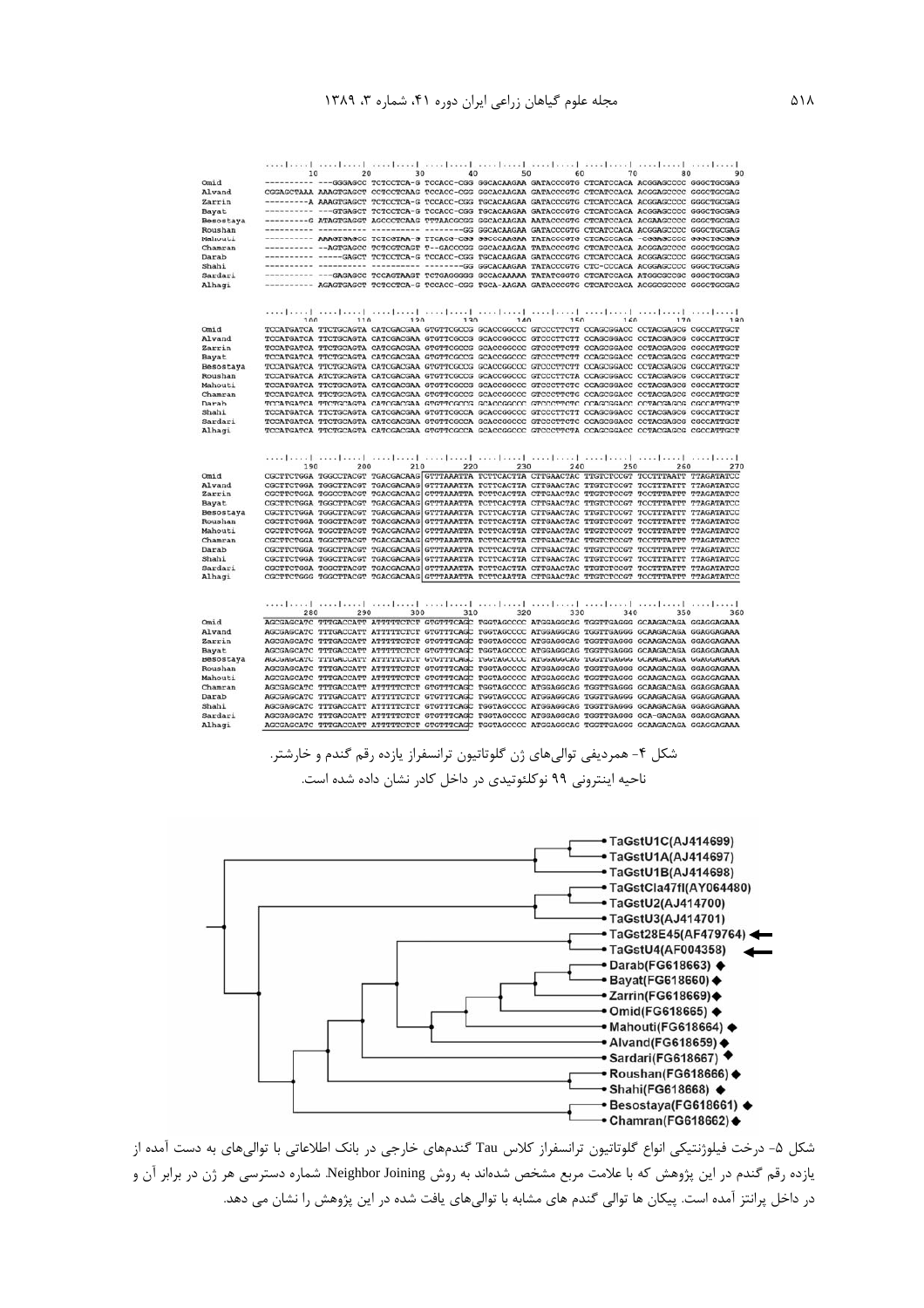کامل ژنهای مربوطه گردد که برای انتقال ژن مفید است. بررسیهای فیلوژنتیک آنزیم گلوتاتیون ترانسفراز .<br>نشان داده است که کلاسهای مختلف این پروتئین از یک جد مشترک طی فرآیند تفرق و یا همگرائی در ياسخ به تنش ها بوجود آمدهاند (Dixon et al., 2002). مضاعف شدن ژن، جابجا شدن نواحی اگزونی، کراسینگ آور و اسیلیسینگ نواحی انتهای C پروتئین CST از جمله مكانيسمهائى بودهاند كه اعضاء مختلف خانواده اين پروتئين را بوجود آوردهاند (Armstrong, 1998; Wongsantichon & Ketterman, 2005). هنوز سوالاتی در مورد آنزیم گلوتاتیون ترانسفراز مطرح است، از جمله آنکه چرا کلاسهای Tau و Phi جزء فراوانترین کلاس های CST هستند و اینکه بیان ژنهای این یروتئین چگونه تنظیم میگردد و آیا به غیر از .<br>کلاس های شناخته شده فعلی کلاس های دیگری از گلوتاتیون ترانسفراز در گیاهان وجود دارد.

همردیفی توالی آمینواسیدی بدست آمده از قطعات cDNA گندم نان با نزدیکترین پروتئین حاصل از جستجوى BLAST يعنى توالى TaGstU4 و تطابق با عناصر ثانویه ساختاری پروتئین مذکور، که ساختار کریستالوگرافی آن به دست آمده است، نشان داد که توالی پیدا شده برای گیاهان گندم حاوی ۲ صفحه بتا و ۸ ما, ييچ آلفا در ساختار ثانويه خود است. همچنين ساير قسمتھای آن به لوڀھای بینابینی مربوط مے شوند.

شناسائی و جداسازی ژنها در مهندسی ژنتیک و بررسی فیلوژنتیک آنها کاربرد دارد. انتقال ژن آنزیمهای گلوتاتيون ترانسفراز به خصوص كلاس Tau به دليل اینکه در کاهش اثرات خطرناک مواد سمی، شرایط .<br>نامساعد محيطي و نيز اثر سوء ياتوژنها موثرند (Kilili, 2004)، مے توانند اثرات چندگانهای را در تحمل تنشهای مختلف زیستی و غیرزیستی برای گیاه در پی داشته باشند. لذا مطالعات بیشتری برای تکمیل سایر قسمتهای این توالیها میتواند منجر به جداسازی

#### **REFERENCES**

- Armstrong, R. N. (1997). Structure, catalytic mechanism, and evolution of the glutathione transferases.  $\mathbf{1}$ . Chemical Research in Toxicology, 10, 2-18.
- 2. Armstrong, R. N. (1998). Mechanistic imperatives for the evolution of glutathione transferases. Current Opinion in Plant Biology, 2(5), 618-623.
- 3. Board, P. G., Baker, R. T., Chelvanayagam, G. & Jermin, L. S. (1997). Zeta, a novel class of glutathione transferases in a range of species from plants to humans. Biochemical Journal, 328, 929-935.
- 4. Cho, H. Y. & Kong, K. H. (2007). Study on the biochemical characterization of herbicide detoxification enzyme, glutathione S-transferase. *Biofactors*, 30, 281-287.
- 5. Cummins, I., O'Hagan, D., Jablonkai, I., Cole, D. J., Hehn, A., Werck-Reichhart, D. & Edwards, R. (2003). Cloning, characterization and regulation of a family of phi class glutathione transferase from wheat. Plant Molecular Biology, 52, 591-603.
- 6. Dixon, D. P., Cummins, I., Cole, D. J. & Edwards, R. (1998). Glutathione mediated detoxification systems in plants. Current Opinion in Plant Biology, 1, 258-266.
- 7. Dixon, D. P., Lapthorn, A. & Edwards, R. (2002). Plant glutathione transferases. Genome Biology, 3, 3004.1-3004.10.
- Droog, F. (1997). Plant glutathione S-transferases, a tale of Theta and Tau. Journal of Plant Growth 8. Regulation, 16, 95-107.
- Edwards, R. & Dixon, D. P. (2005). Plant glutathione transferases. Methods in Enzymology, 401, 169– 9. 186.
- 10. Frear, D. S. & Swanson, H. R. (1970). Biosynthesis of S-(4 ethylamino 6-isopropylamino 2-s-triazino) glutathione; Partial purification and properties of a glutathione S-transferase from corn. *Phytochemistry*, 9.2123-2132.
- 11. Hall, T. A. (1999). BioEdit: a user-friendly biological sequence alignment editor and analysis program for Windows 95/98/NT. Nucleic Acids Symposium 41, 95-98.
- 12. Kampranis, S. C., Damianova, R., Atallah, M., Toby, G., Kondi, G., Tsichlis, P. N. & Makris, A. M. (2000). A novel plant glutathione S-transferase/peroxidase suppresses bax lethality in yeast. Journal of Biological Chemistry, 275, 29207-29216.
- 13. Kilili, K. G., Atanassova, N., Vardanyan, A., Clatot, N., Al-Sabarna, K., Kanellopoulos, P. N., Makris, A. M. & Kampranis, S. C. (2004). Differential roles of tau class glutathione S-transferases in oxidative stress. Journal of Biological Chemistry, 279, 24540-24551.
- 14. Listowski, L., Abramovitz, M., Homma, H. & Niitsu, Y. (1988). Intracellular binding and transport of hormones and xenobiotics by glutathione S-transferases. Drug Metabolism Review, 19, 305-318.